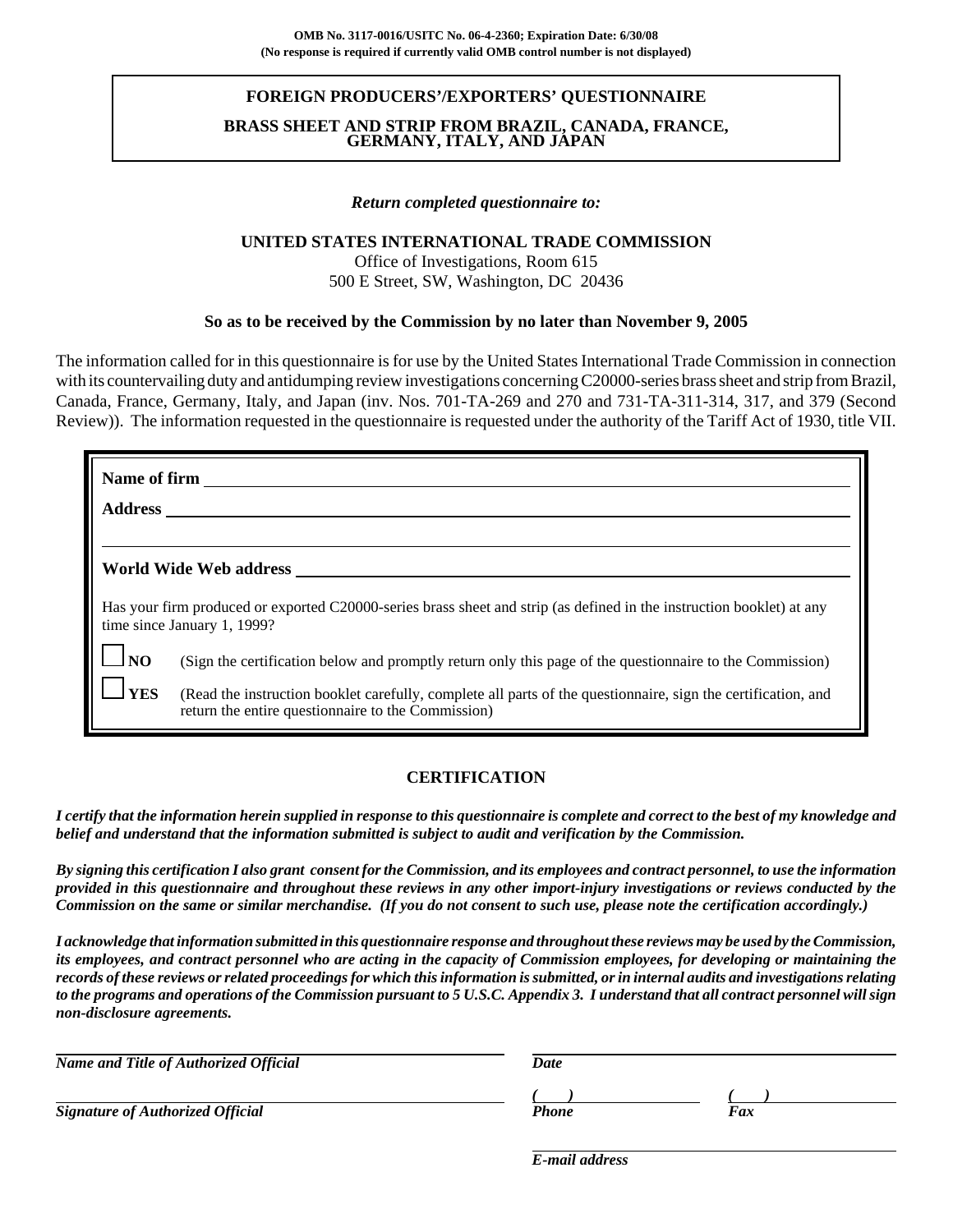## **PART I.--GENERAL QUESTIONS**

The questions in this questionnaire have been reviewed with market participants to ensure that issues of concern are adequately addressed and that data requests are sufficient, meaningful, and as limited as possible. Public reporting burden for this questionnaire is estimated to average 30 hours per response, including the time for reviewing instructions, searching existing data sources, gathering the data needed, and completing and reviewing the questionnaire. Send comments regarding the accuracy of this burden estimate or any other aspect of this collection of information, including suggestions for reducing the burden, to the Office of Investigations, U.S. International Trade Commission, 500 E Street, SW, Washington, DC 20436.

I-1a. Please report below the actual number of hours required and the cost to your firm of preparing the reply to this questionnaire and completing the form.

hours dollars

- I-1b. We are interested in any comments you may have for improving this questionnaire in general or the clarity of specific questions. Please attach such comments to your response or send them to the above address.
- I-2. Provide the name and address of establishment(s) covered by this questionnaire (see page 3 of the instruction booklet for reporting guidelines). If your firm is publicly traded, please specify the stock exchange and trading symbol.

I-3. Please provide the names and addresses of the **FIVE** largest U.S. importers of your firm's C20000-series brass sheet and strip in 2004.

I-4. In Parts II and III of this questionnaire we request a copy of your company's business plan. Does your company or any related firm have a business plan or any internal documents that describe, discuss, or analyze expected future market conditions for C20000-series brass sheet and strip?

 $\Box$  No  $\Box$  Yes--Please provide the requested documents. If you are not providing the requested documents, please explain why not.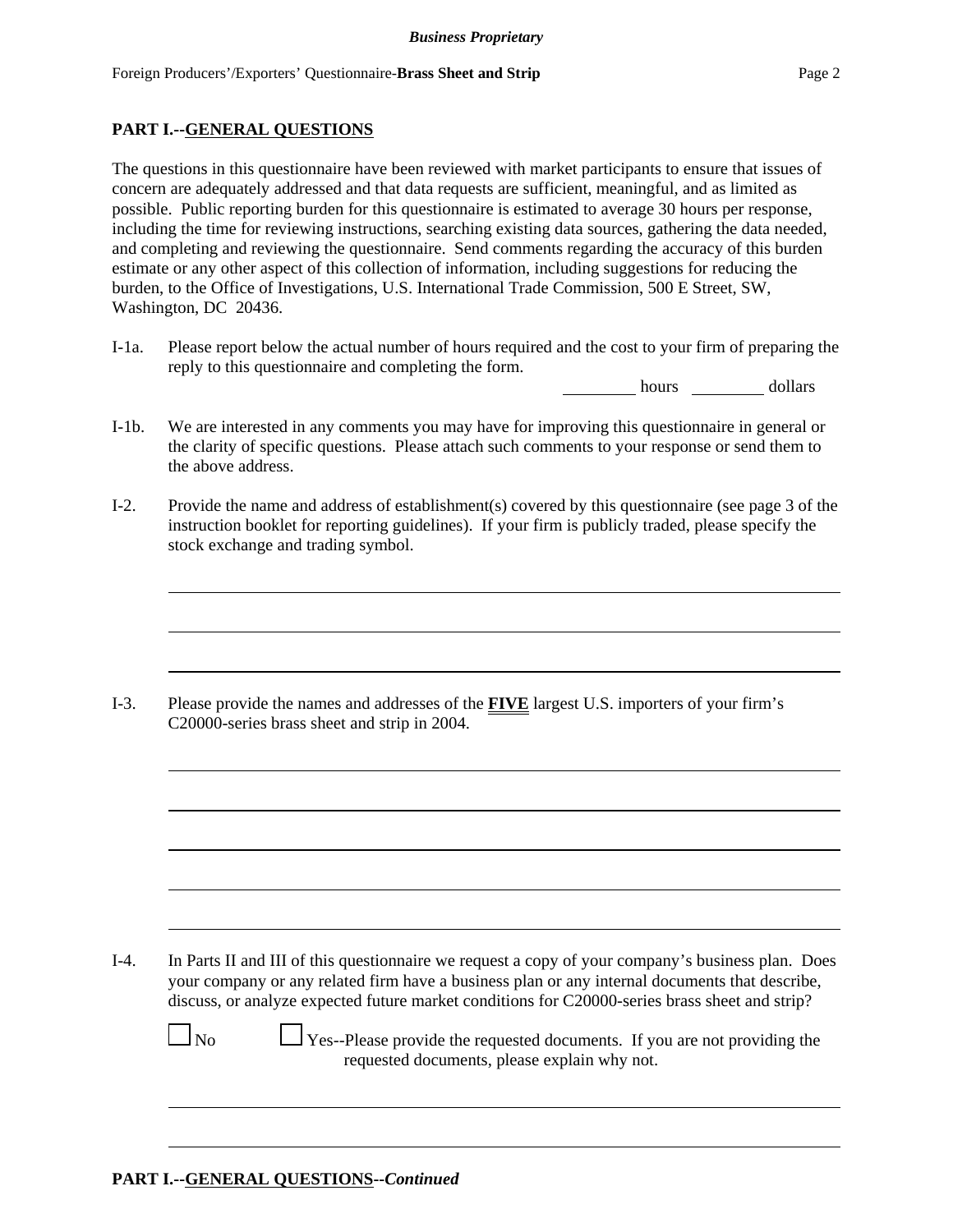|           | Does your firm or any related firm produce, have the capability to produce, or have any plans to<br>produce C20000-series brass sheet and strip in the United States or other countries?                                    |
|-----------|-----------------------------------------------------------------------------------------------------------------------------------------------------------------------------------------------------------------------------|
| $\Box$ No | $\Box$ Yes--Please name the firm(s) and country(ies) below and, if U.S.<br>producer(s), ensure that they complete the Commission's producer<br>questionnaire (contact Vincent Honnold for copies of that<br>questionnaire). |
|           |                                                                                                                                                                                                                             |
|           |                                                                                                                                                                                                                             |
|           |                                                                                                                                                                                                                             |
|           | Does your firm or any related firm import or have any plans to import C20000-series brass sheet<br>and strip into the United States?                                                                                        |
| No        | $\sqrt{\text{Yes--Please}}$ name the firm(s) below and ensure that they complete the<br>Commission's importer questionnaire (contact Vincent Honnold for<br>copies of that questionnaire).                                  |
|           |                                                                                                                                                                                                                             |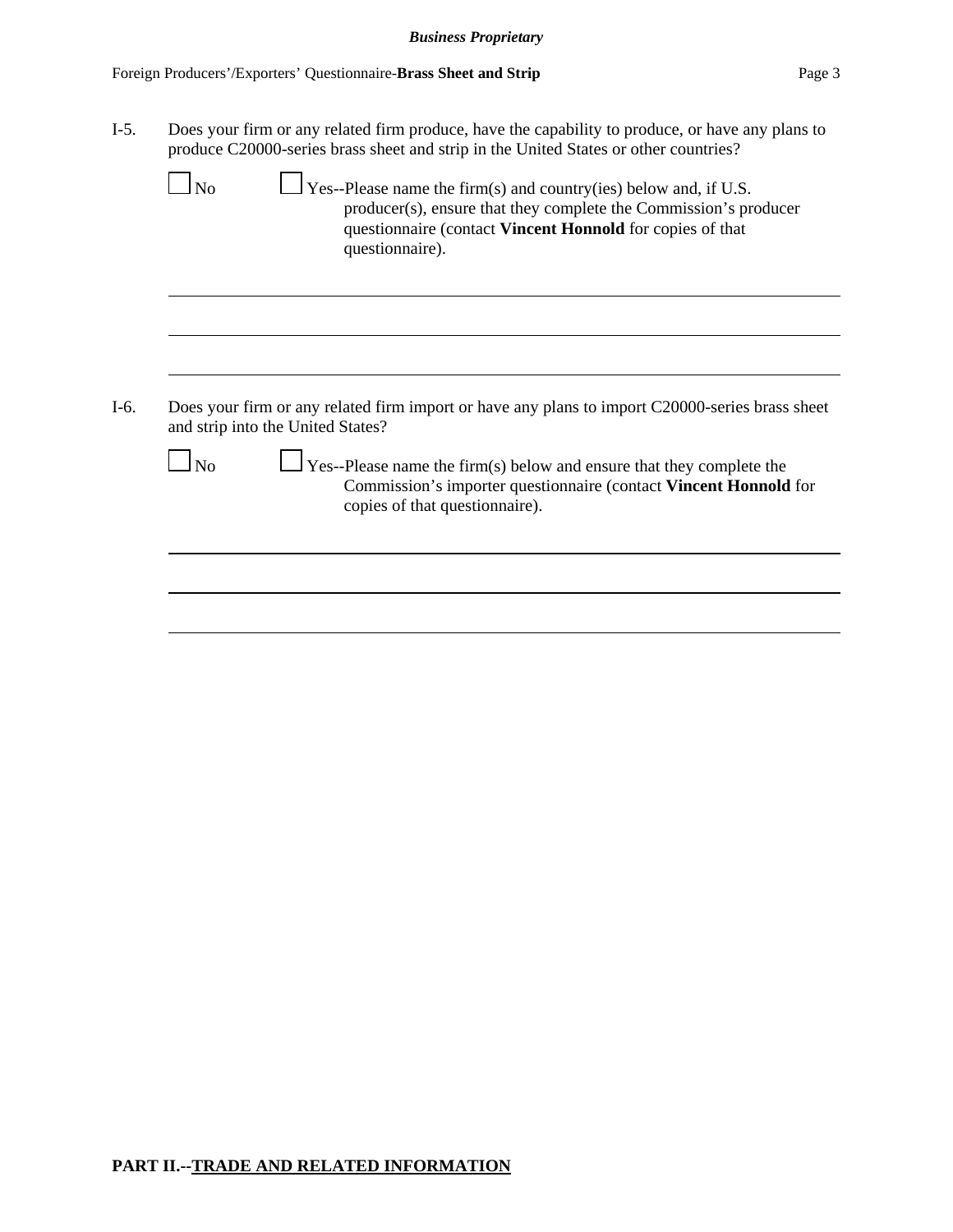II-1. Has your firm experienced any plant openings, relocations, expansions, acquisitions, consolidations, closures, or prolonged shutdowns because of strikes or equipment failure; curtailment of production because of shortages of materials; or any other change in the character of your operations or organization relating to the production of C20000-series brass sheet and strip since 1999?

 $\Box$  Yes--Supply details as to the time, nature, and significance of such changes.

- II-2. Does your firm anticipate any changes in the character of your operations or organization (as noted above) relating to the production of C20000-series brass sheet and strip in the future?
	- $\Box$  No  $\Box$  Yes--Supply details as to the time, nature, and significance of such changes and provide underlying assumptions, along with relevant portions of business plans or other supporting documentation, that address this issue. **Include in your response a specific projection of your firm's capacity to produce C20000-series brass sheet and strip (in 1,000 pounds) for 2005 and 2006.**

- II-3. Would your firm anticipate any changes in the character of your operations or organization (as noted above) relating to the production of C20000-series brass sheet and strip in the future if the countervailing duty and/or antidumping duty orders on C20000-series brass sheet and strip from Brazil, Canada, France, Germany, Italy, or Japan were to be revoked?
	- $\Box$  No  $\Box$  Yes--Supply details as to the time, nature, and significance of such changes and provide underlying assumptions, along with relevant portions of business plans or other supporting documentation, that address this issue.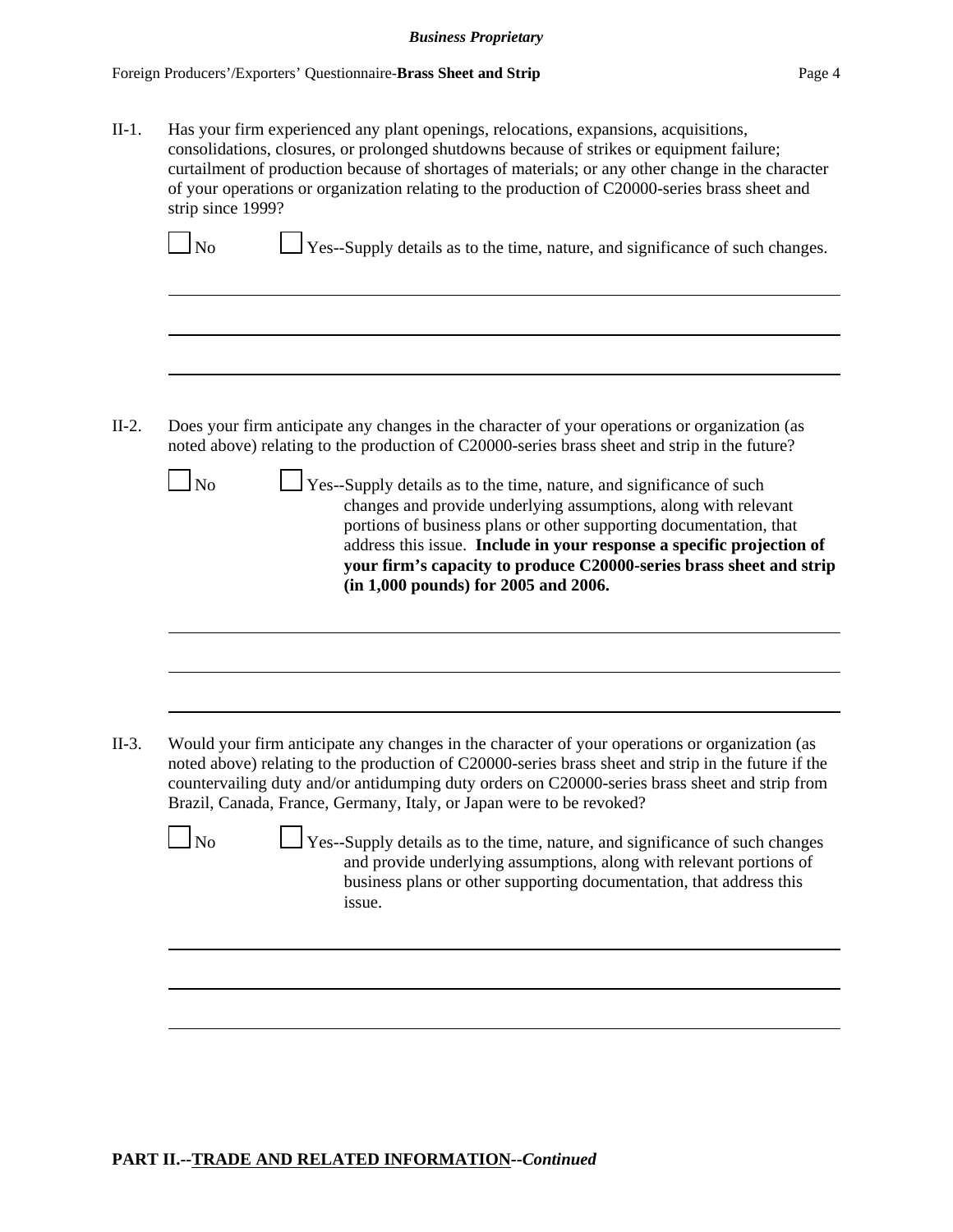II-4. Does your firm have any plans to add, expand, curtail, or shut down production capacity and/or production of C20000-series brass sheet and strip in Brazil, Canada, France, Germany, Italy, or Japan in the future?

|--|--|--|

 $\Box$  Yes--Please describe those plans, including planned dates and capacity/ production quantities involved, and the reason(s) for such change(s). If the plans are to add or expand capacity or production, list (in descending order of importance) the markets (countries) to which such additional capacity or production would be directed. Provide relevant portions of business plans or other supporting documentation that addresses this issue.

II-5. Describe the production technology used in the production of C20000-series brass sheet and strip in Brazil, Canada, France, Germany, Italy, or Japan and identify major production inputs. Also discuss any significant changes in production technology since 1999.

# **PART II.--TRADE AND RELATED INFORMATION--***Continued*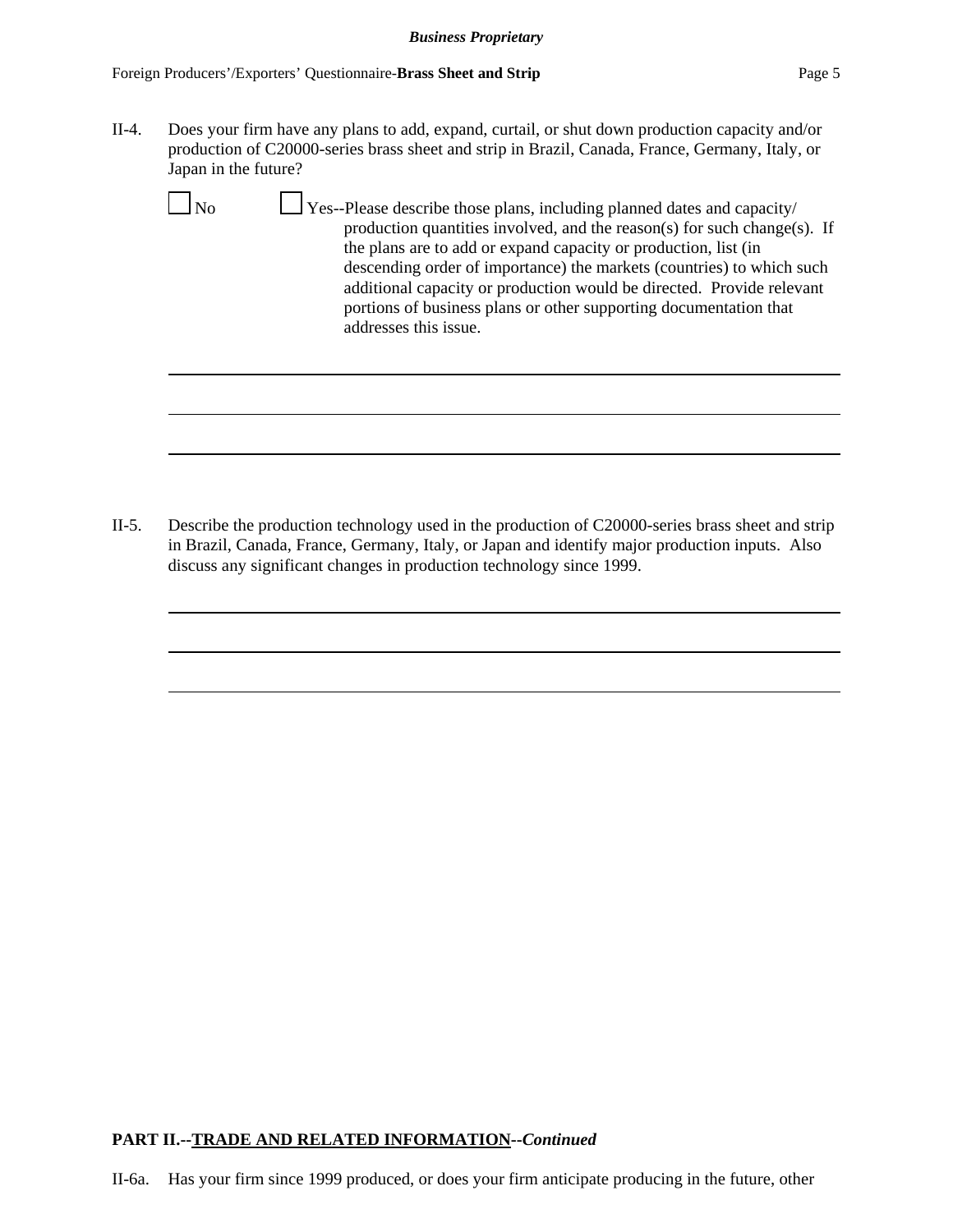products (including other series of sheet and strip) on the same equipment and machinery used in the production of C20000-series brass sheet and strip?

|--|

 $\perp$  Yes--List the products produced, the time periods in which they were produced, and the basis of your firm's allocations in the space below.

| Product | Period | Basis for allocation of capacity data |
|---------|--------|---------------------------------------|
|         |        |                                       |
|         |        |                                       |
|         |        |                                       |

II-6b. Has your firm since 1999 produced, or does your firm anticipate producing in the future, other products (including other series of sheet and strip) using the same production and related workers employed to produce C20000-series brass sheet and strip?

| $\Box$ No | $\Box$ Yes--List the following information. |                                         |
|-----------|---------------------------------------------|-----------------------------------------|
| Product   | Period                                      | Basis for allocation of employment data |
|           |                                             |                                         |
|           |                                             |                                         |
|           |                                             |                                         |
|           |                                             |                                         |
|           |                                             |                                         |

# **PART II.--TRADE AND RELATED INFORMATION--***Continued*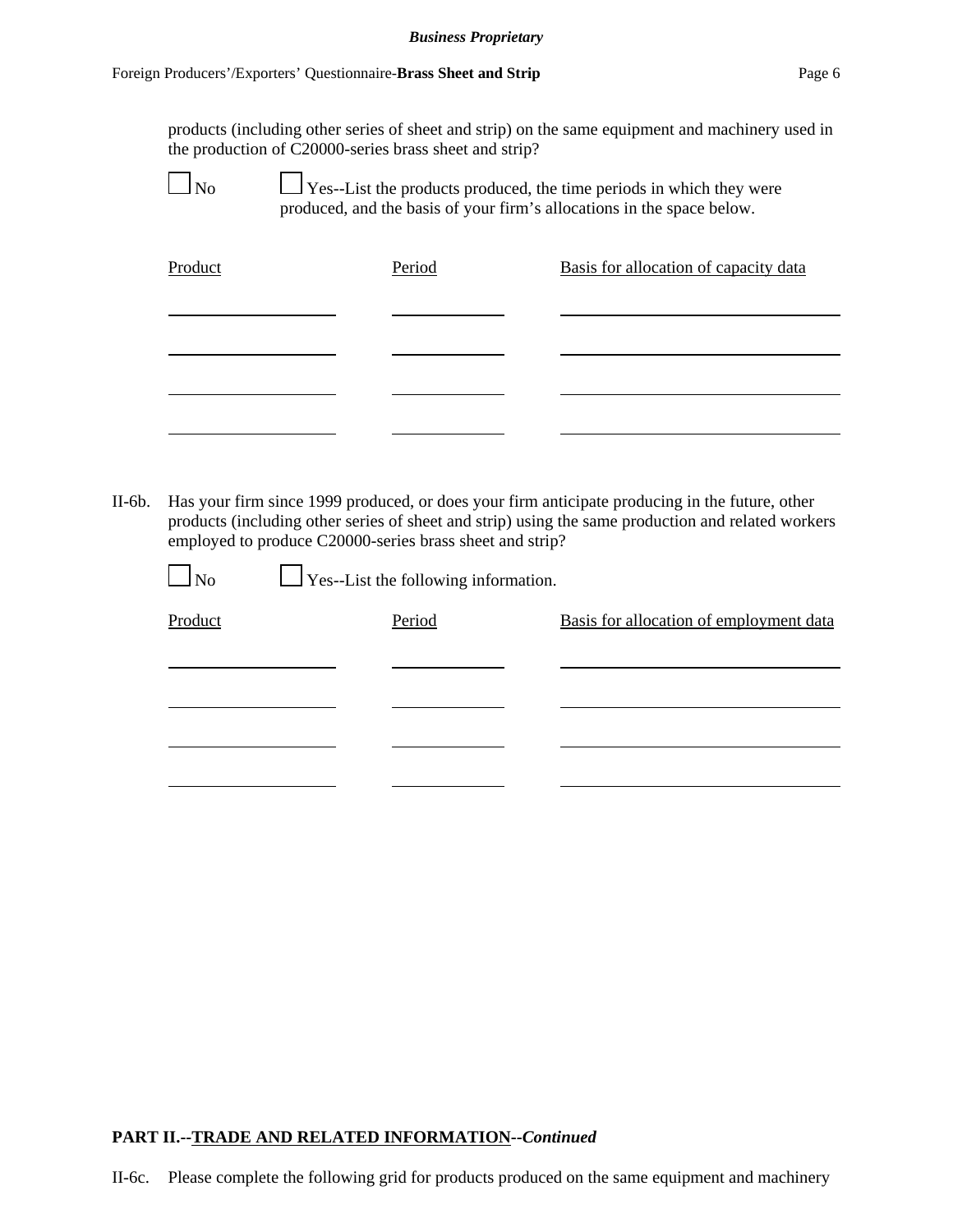used in the production of brass sheet and strip:

|                                               | (Quantity in 1,000 pounds) |      |      |      |      |      |
|-----------------------------------------------|----------------------------|------|------|------|------|------|
| <b>Production stage</b>                       | 1999                       | 2000 | 2001 | 2002 | 2003 | 2004 |
| Casting (all copper and copper alloy):        |                            |      |      |      |      |      |
| Total production capacity                     |                            |      |      |      |      |      |
| Production                                    |                            |      |      |      |      |      |
| Hot-rolling:                                  |                            |      |      |      |      |      |
| Total production capacity                     |                            |      |      |      |      |      |
| Production:                                   |                            |      |      |      |      |      |
| C20000-series brass sheet and strip (subject) |                            |      |      |      |      |      |
| Other copper-alloy and copper sheet and strip |                            |      |      |      |      |      |
| Plate of any alloy                            |                            |      |      |      |      |      |
| Foil of any alloy                             |                            |      |      |      |      |      |
| Other flat-rolled products                    |                            |      |      |      |      |      |
| Total production                              |                            |      |      |      |      |      |
| <b>Cold-rolling:</b>                          |                            |      |      |      |      |      |
| Total production capacity                     |                            |      |      |      |      |      |
| Production:                                   |                            |      |      |      |      |      |
| C20000-series brass sheet and strip (subject) |                            |      |      |      |      |      |
| Other copper-alloy and copper sheet and strip |                            |      |      |      |      |      |
| Plate of any alloy                            |                            |      |      |      |      |      |
| Foil of any alloy                             |                            |      |      |      |      |      |
| Other flat-rolled products                    |                            |      |      |      |      |      |
| Total production                              |                            |      |      |      |      |      |

**Table continued on next page.**

## **PART II.--TRADE AND RELATED INFORMATION--***Continued*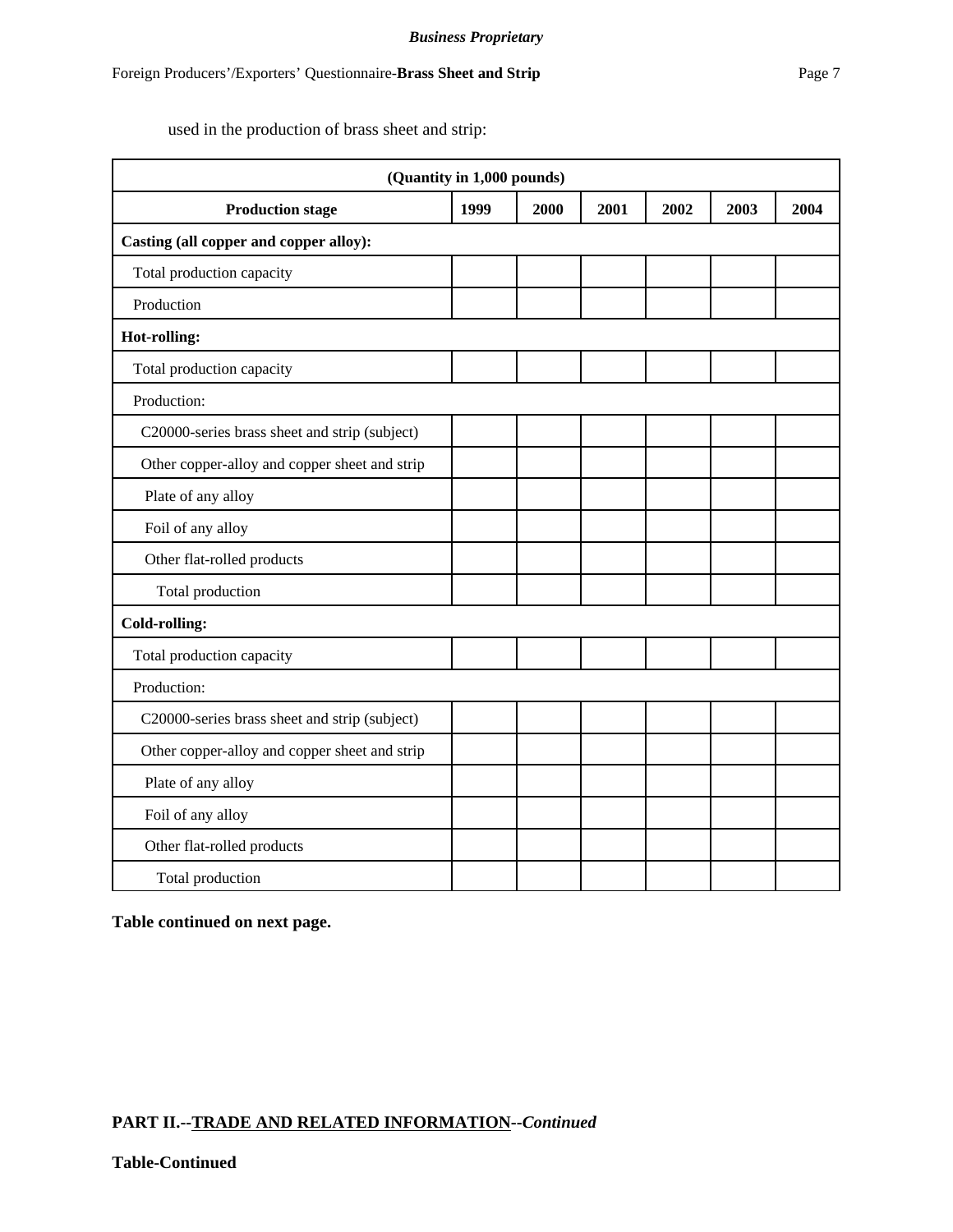|                                               | (Quantity in 1,000 pounds) |      |      |      |      |      |
|-----------------------------------------------|----------------------------|------|------|------|------|------|
| <b>Production stage</b>                       | 1999                       | 2000 | 2001 | 2002 | 2003 | 2004 |
| <b>Annealing:</b>                             |                            |      |      |      |      |      |
| Total production capacity                     |                            |      |      |      |      |      |
| Production:                                   |                            |      |      |      |      |      |
| C20000-series brass sheet and strip (subject) |                            |      |      |      |      |      |
| Other copper-alloy and copper sheet and strip |                            |      |      |      |      |      |
|                                               |                            |      |      |      |      |      |

II-7. Please describe the constraint(s) that set the limit(s) on your production capacity at the following stages.

| Casting stage.-Constraints: |  |  |
|-----------------------------|--|--|
|                             |  |  |
|                             |  |  |
|                             |  |  |

**\_\_\_\_\_\_\_\_\_\_\_\_\_\_\_\_\_\_\_\_\_\_\_\_\_\_\_\_\_\_\_\_\_\_\_\_\_\_\_\_\_\_\_\_\_\_\_\_\_\_\_\_\_\_\_\_\_\_\_\_\_\_\_\_\_\_\_\_\_\_\_\_\_\_**

**\_\_\_\_\_\_\_\_\_\_\_\_\_\_\_\_\_\_\_\_\_\_\_\_\_\_\_\_\_\_\_\_\_\_\_\_\_\_\_\_\_\_\_\_\_\_\_\_\_\_\_\_\_\_\_\_\_\_\_\_\_\_\_\_\_\_\_\_\_\_\_\_\_\_**

**\_\_\_\_\_\_\_\_\_\_\_\_\_\_\_\_\_\_\_\_\_\_\_\_\_\_\_\_\_\_\_\_\_\_\_\_\_\_\_\_\_\_\_\_\_\_\_\_\_\_\_\_\_\_\_\_\_\_\_\_\_\_\_\_\_\_\_\_\_\_\_\_\_\_**

**Hot-rolling stage.**–Constraints:\_\_\_\_\_\_\_\_\_\_\_\_\_\_\_\_\_\_\_\_\_\_\_\_\_\_\_\_\_\_\_\_\_\_\_\_\_\_\_\_\_\_\_\_\_\_\_\_\_\_\_

Plate of any alloy

Foil of any alloy

Other flat-rolled products

Total production

**Cold-rolling stage.**–Constraints:\_\_\_\_\_\_\_\_\_\_\_\_\_\_\_\_\_\_\_\_\_\_\_\_\_\_\_\_\_\_\_\_\_\_\_\_\_\_\_\_\_\_\_\_\_\_\_\_\_\_\_

**Annealing stage.**–Constraints:\_\_\_\_\_\_\_\_\_\_\_\_\_\_\_\_\_\_\_\_\_\_\_\_\_\_\_\_\_\_\_\_\_\_\_\_\_\_\_\_\_\_\_\_\_\_\_\_\_\_\_

II-8. What percentage of your firm's total sales in its most recent fiscal year was represented by sales of C20000-series brass sheet and strip?

Percent

## **PART II.--TRADE AND RELATED INFORMATION--***Continued*

II-9. Is your firm able to switch production between C20000-series brass sheet and strip and other products (including other series of sheet and strip) in response to a relative price change in the price of C20000-series brass sheet and strip vis-a-vis the price of other products, using the same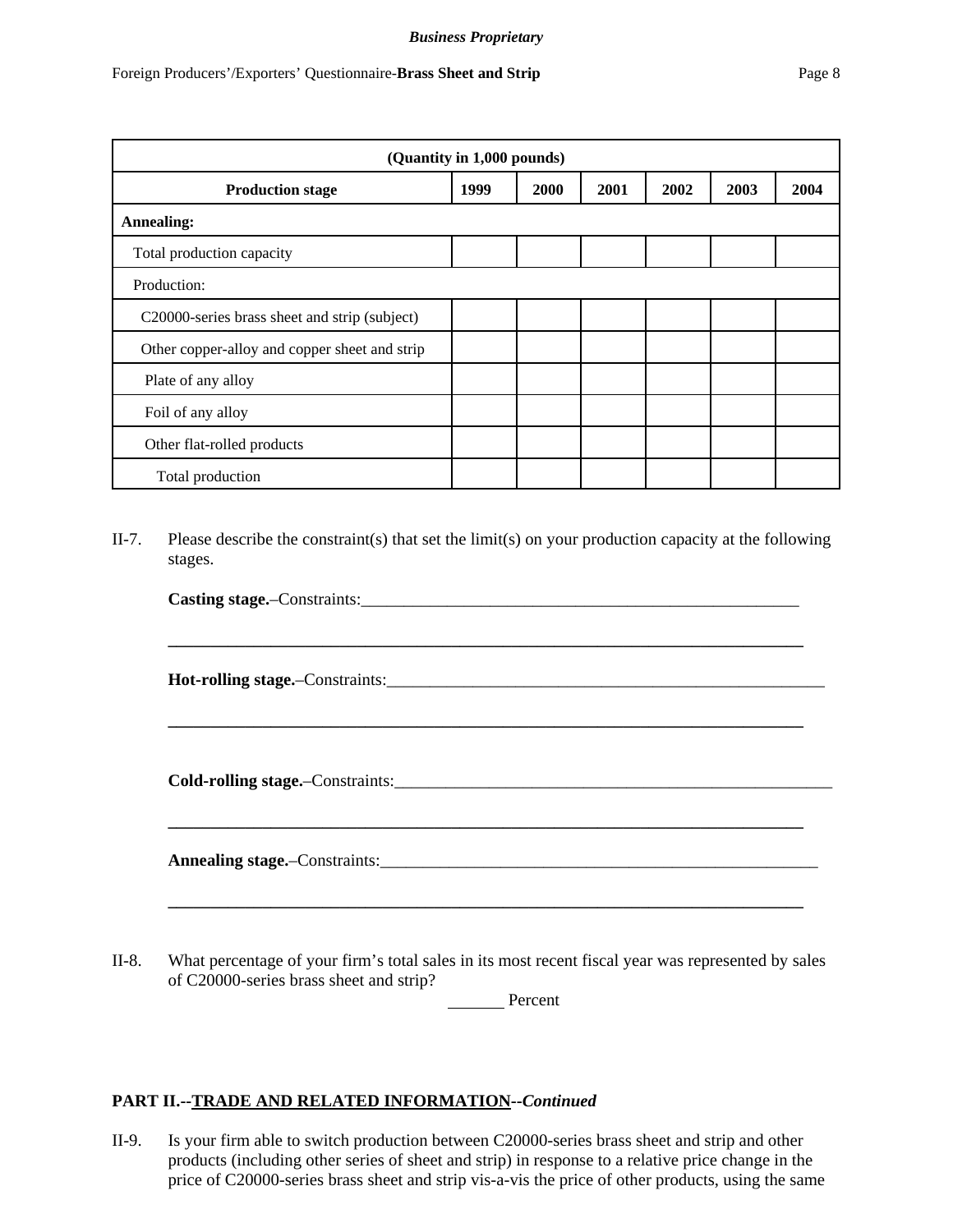|          | equipment and labor?<br>$\log$ |                                                                                                                                          | brass sheet and strip. | Yes--Please identify below the other products, the approximate time and<br>cost involved in switching, and the minimum relative price<br>change required for your firm to switch production to or from |             |                                                                                                                     |
|----------|--------------------------------|------------------------------------------------------------------------------------------------------------------------------------------|------------------------|--------------------------------------------------------------------------------------------------------------------------------------------------------------------------------------------------------|-------------|---------------------------------------------------------------------------------------------------------------------|
|          |                                |                                                                                                                                          |                        |                                                                                                                                                                                                        |             |                                                                                                                     |
| $II-10.$ |                                | Please report any factors that limit your ability to shift production between C20000-series brass<br>sheet and strip and other products. |                        |                                                                                                                                                                                                        |             |                                                                                                                     |
|          |                                |                                                                                                                                          |                        |                                                                                                                                                                                                        |             |                                                                                                                     |
|          |                                |                                                                                                                                          |                        |                                                                                                                                                                                                        |             |                                                                                                                     |
| $II-11.$ | 1999?                          | Has your firm maintained any inventories of C20000-series brass sheet and strip in the United                                            |                        |                                                                                                                                                                                                        |             | States (not including inventories held by firms identified in questions I-3, I-5, or I-6 above <sup>1</sup> ) since |
|          | $\Box$ No                      |                                                                                                                                          | inventories below.     | $\frac{1}{2}$ Yes--Report the quantity (in 1,000 pounds) of such end-of-period                                                                                                                         |             |                                                                                                                     |
|          | <u>1999</u>                    | <b>2000</b>                                                                                                                              | 2001                   | 2002                                                                                                                                                                                                   | <u>2003</u> | 2004                                                                                                                |
|          |                                |                                                                                                                                          |                        |                                                                                                                                                                                                        |             |                                                                                                                     |

## **PART II.--TRADE AND RELATED INFORMATION--***Continued*

II-12. (a) Are your firm's exports of C20000-series brass sheet and strip subject to tariff or non-tariff barriers to trade (for example, antidumping or countervailing duty findings or remedies, tariffs, quotas, or regulatory barriers) in any countries other than the United States?

<sup>&</sup>lt;sup>1</sup> Such firms will report inventories in the Commission's importer or producer questionnaire.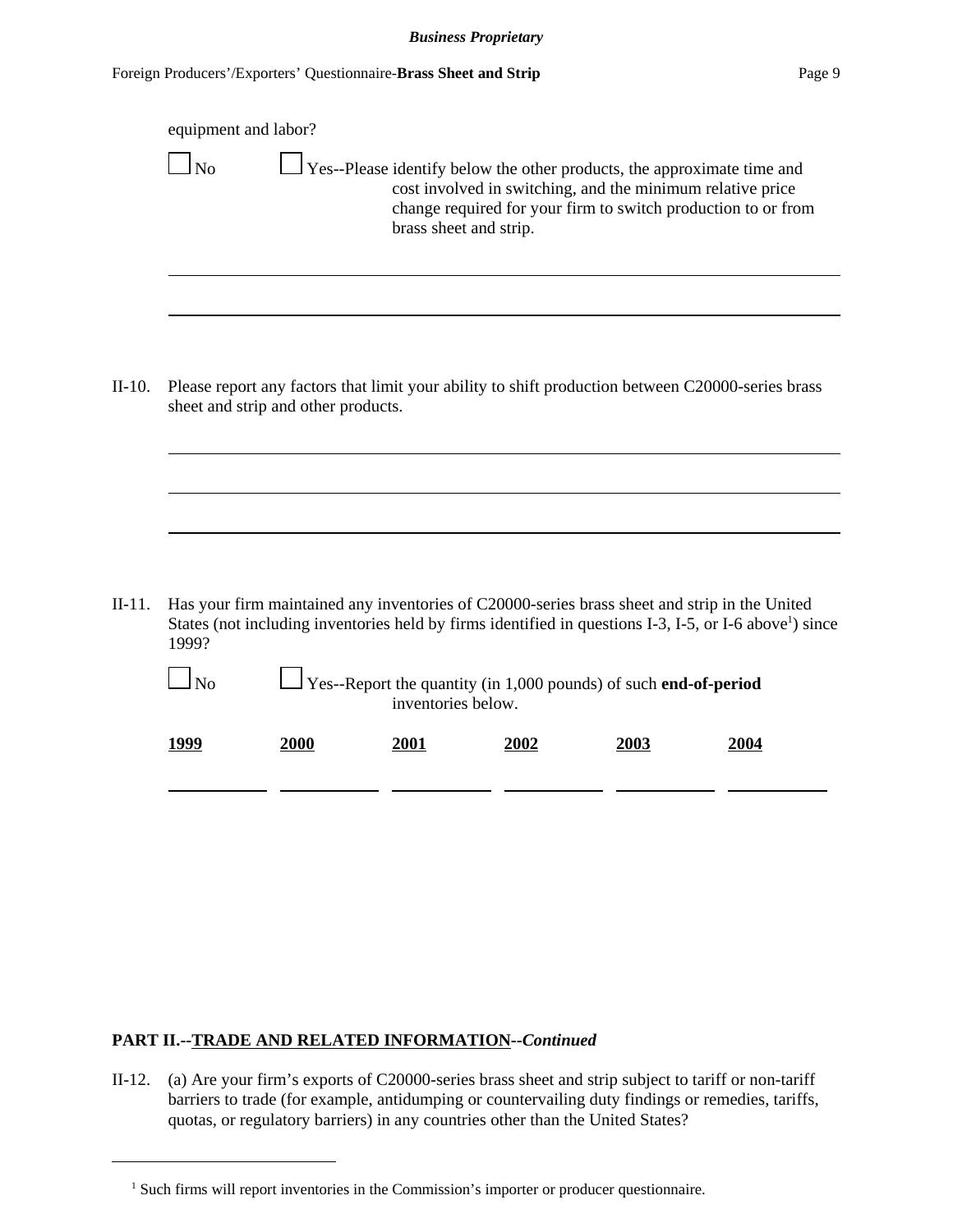| <b>Product</b>                       | Country | <b>Year imposed</b>                                                                                                                                                                             | Barrier (if tariff,<br>give rate) |
|--------------------------------------|---------|-------------------------------------------------------------------------------------------------------------------------------------------------------------------------------------------------|-----------------------------------|
|                                      |         |                                                                                                                                                                                                 |                                   |
|                                      |         |                                                                                                                                                                                                 |                                   |
|                                      |         | (b) Are your firm's exports of C20000-series brass sheet and strip subject to current<br>investigations in any countries other than the United States that might result in tariff or non-tariff |                                   |
| barriers to trade?<br>N <sub>0</sub> |         | $\Box$ Yes--List the products(s), country(ies), and type of investigation.                                                                                                                      |                                   |

## **PART II.--TRADE AND RELATED INFORMATION--***Continued*

II-13. Identify export markets (other than the United States) that you have developed or where you have increased your sales of C20000-series brass sheet and strip as a result of the countervailing duty and/or antidumping duty orders on C20000-series brass sheet and strip from Brazil, Canada, France, Germany, Italy, or Japan. Please identify and discuss below.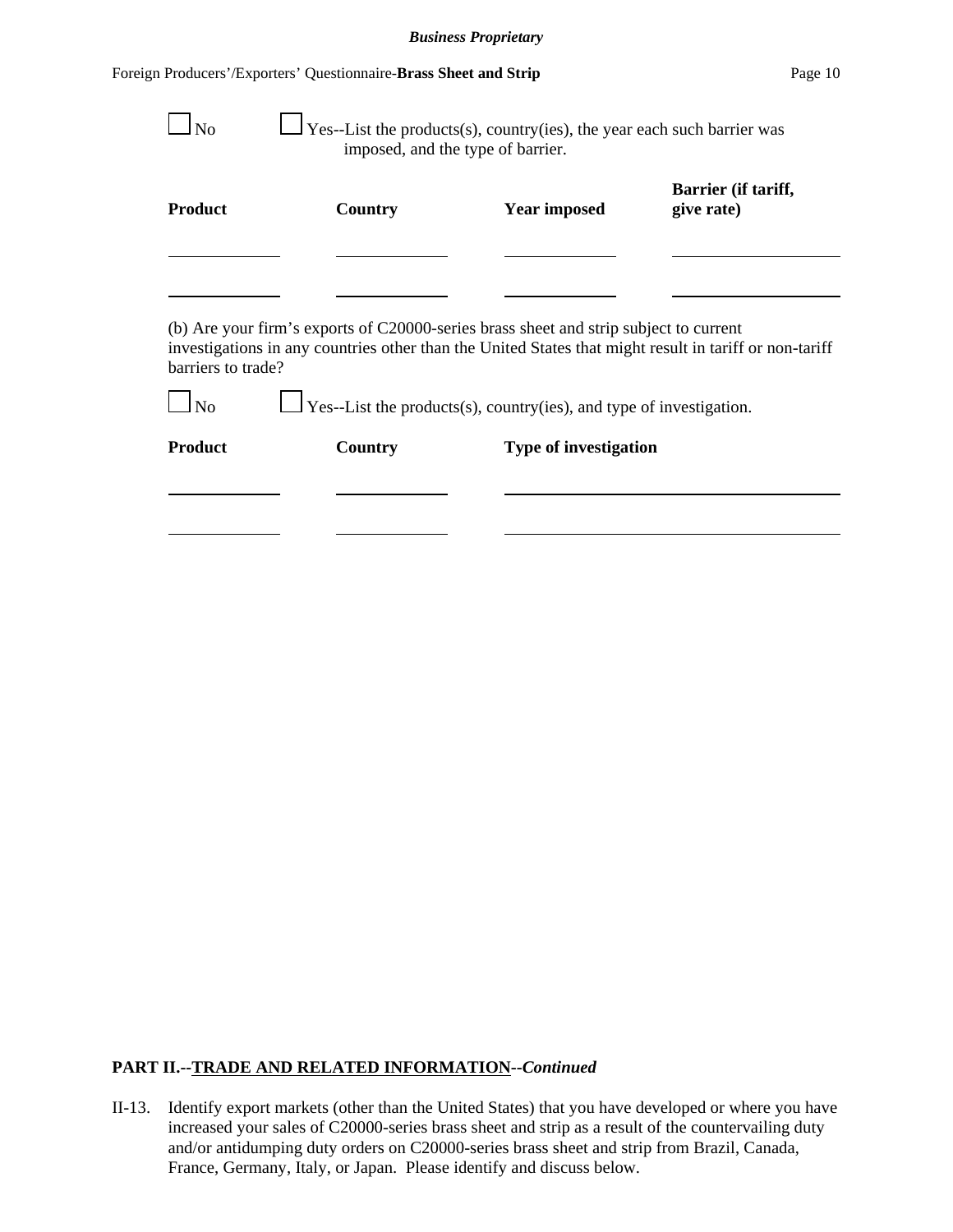|                | Describe the significance of the existing countervailing duty and/or antidumping duty orders<br>covering imports of C20000-series brass sheet and strip from Brazil, Canada, France, Germany,<br>Italy, or Japan in terms of their effect on your firm's production capacity, production, home<br>market shipments, exports to the United States and other markets, and inventories. You may wish<br>to compare your firm's operations before and after the imposition of the orders. |
|----------------|---------------------------------------------------------------------------------------------------------------------------------------------------------------------------------------------------------------------------------------------------------------------------------------------------------------------------------------------------------------------------------------------------------------------------------------------------------------------------------------|
|                |                                                                                                                                                                                                                                                                                                                                                                                                                                                                                       |
|                | Would your firm anticipate any changes in its production capacity, production, home market<br>shipments, exports to the United States and other markets, or inventories relating to the<br>production of C20000-series brass sheet and strip in the future if the countervailing duty and/or<br>antidumping duty orders on C20000-series brass sheet and strip from Brazil, Canada, France,<br>Germany, Italy, or Japan were to be revoked?                                           |
| N <sub>0</sub> | $\Box$ Yes--Supply details as to the time, nature, and significance of such changes<br>and provide underlying assumptions, along with relevant portions of<br>business plans or other supporting documentation, for any trends or<br>projections you may provide.                                                                                                                                                                                                                     |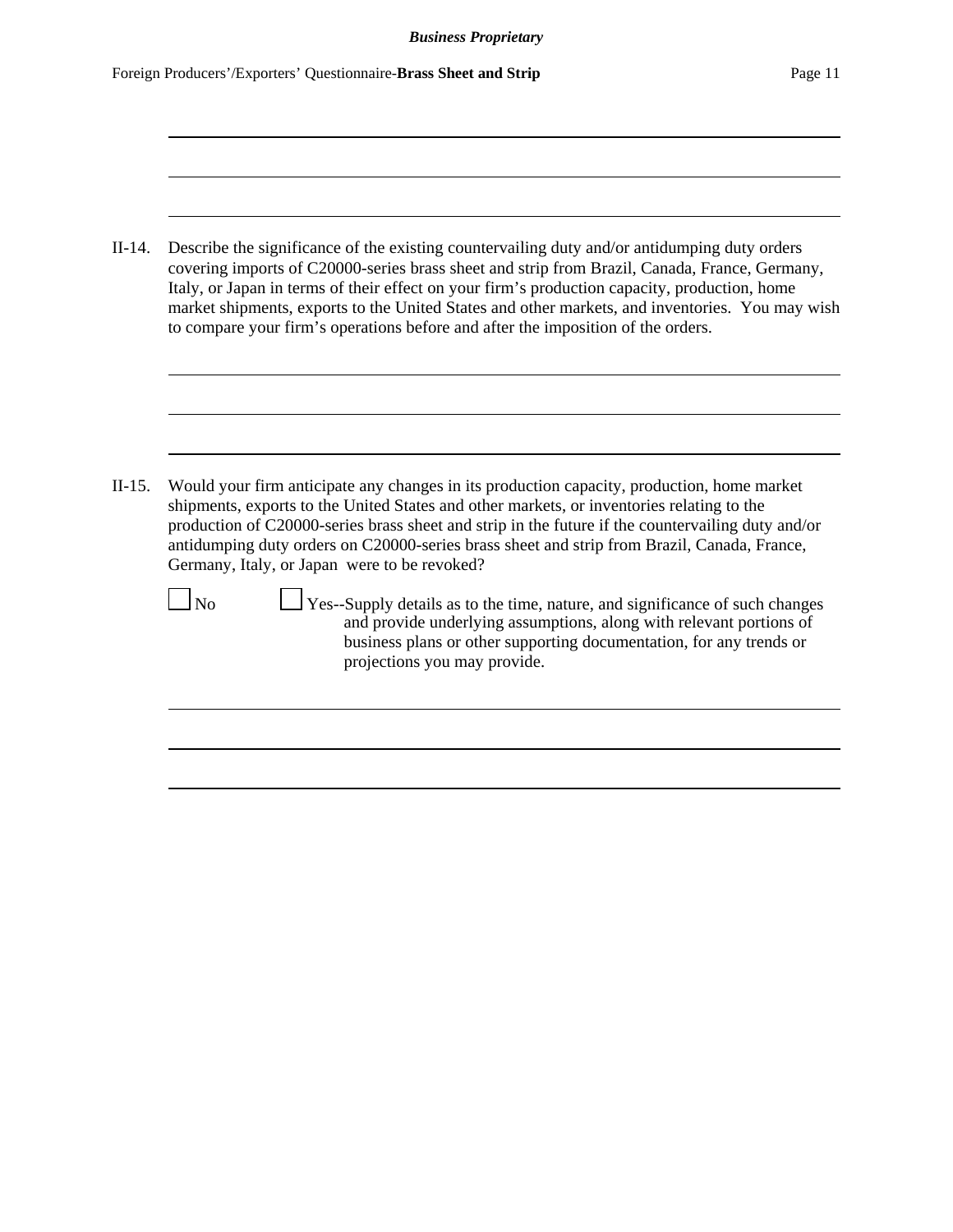### **PART II.--TRADE AND RELATED INFORMATION--***Continued*

II-16a. Please report production capacity, production, shipments, and inventories of C20000-series brass sheet and strip produced by your firm in Brazil, Canada, France, Germany, Italy, or Japan in 1999-2004.

Country:

| (Quantity in 1,000 pounds, value in 1,000 U.S. dollars)                                                                                                                                                                                                                                                                                                                                                                                           |      |      |      |      |      |      |
|---------------------------------------------------------------------------------------------------------------------------------------------------------------------------------------------------------------------------------------------------------------------------------------------------------------------------------------------------------------------------------------------------------------------------------------------------|------|------|------|------|------|------|
| <b>Item</b>                                                                                                                                                                                                                                                                                                                                                                                                                                       | 1999 | 2000 | 2001 | 2002 | 2003 | 2004 |
| <b>AVERAGE PRODUCTION CAPACITY<sup>1</sup> (quantity)</b>                                                                                                                                                                                                                                                                                                                                                                                         |      |      |      |      |      |      |
| BEGINNING-OF-PERIOD INVENTORIES <sup>2</sup> (quantity)                                                                                                                                                                                                                                                                                                                                                                                           |      |      |      |      |      |      |
| PRODUCTION <sup>3</sup> (quantity)                                                                                                                                                                                                                                                                                                                                                                                                                |      |      |      |      |      |      |
| <b>SHIPMENTS:</b>                                                                                                                                                                                                                                                                                                                                                                                                                                 |      |      |      |      |      |      |
| Home market:                                                                                                                                                                                                                                                                                                                                                                                                                                      |      |      |      |      |      |      |
| Internal consumption/transfers<br>(quantity)                                                                                                                                                                                                                                                                                                                                                                                                      |      |      |      |      |      |      |
| <b>Commercial shipments:</b><br>Quantity                                                                                                                                                                                                                                                                                                                                                                                                          |      |      |      |      |      |      |
| Value                                                                                                                                                                                                                                                                                                                                                                                                                                             |      |      |      |      |      |      |
| <b>Exports to--</b>                                                                                                                                                                                                                                                                                                                                                                                                                               |      |      |      |      |      |      |
| United States: <sup>4</sup><br>Quantity                                                                                                                                                                                                                                                                                                                                                                                                           |      |      |      |      |      |      |
| Value                                                                                                                                                                                                                                                                                                                                                                                                                                             |      |      |      |      |      |      |
| All other export markets:<br>European Union: <sup>5</sup><br>Quantity                                                                                                                                                                                                                                                                                                                                                                             |      |      |      |      |      |      |
| Value                                                                                                                                                                                                                                                                                                                                                                                                                                             |      |      |      |      |      |      |
| Asia: <sup>6</sup><br>Quantity                                                                                                                                                                                                                                                                                                                                                                                                                    |      |      |      |      |      |      |
| Value                                                                                                                                                                                                                                                                                                                                                                                                                                             |      |      |      |      |      |      |
| Other: $7$<br>Quantity                                                                                                                                                                                                                                                                                                                                                                                                                            |      |      |      |      |      |      |
| Value                                                                                                                                                                                                                                                                                                                                                                                                                                             |      |      |      |      |      |      |
| Subtotal, all other export markets:<br>Quantity                                                                                                                                                                                                                                                                                                                                                                                                   |      |      |      |      |      |      |
| Value                                                                                                                                                                                                                                                                                                                                                                                                                                             |      |      |      |      |      |      |
| Total exports (quantity)                                                                                                                                                                                                                                                                                                                                                                                                                          |      |      |      |      |      |      |
| Total shipments (quantity)                                                                                                                                                                                                                                                                                                                                                                                                                        |      |      |      |      |      |      |
| <b>END-OF-PERIOD INVENTORIES (quantity)</b>                                                                                                                                                                                                                                                                                                                                                                                                       |      |      |      |      |      |      |
| <sup>1</sup> The production capacity (see definitions in instructions booklet) reported is based on operating _____ hours per week, __<br>weeks<br>per year. Please describe the methodology used to calculate production capacity, and explain any changes in reported capacity (use<br>additional pages as necessary).                                                                                                                          |      |      |      |      |      |      |
| <sup>2</sup> Reconciliation of data.--Please note that the quantities reported above should reconcile as follows: beginning-of-period inventories,<br>plus production, less total shipments, equals end-of-period inventories. Do the data reported reconcile?<br>Yes<br>No--Please explain:<br><sup>3</sup> Please estimate the percentage of total production of C20000-series brass sheet and strip in Brazil, Canada, France, Germany, Italy, |      |      |      |      |      |      |
| or Japan accounted for by your firm's production in 2004:<br>Percent<br><sup>4</sup> Please estimate the percentage of total exports to the United States of C20000-series brass sheet and strip from Brazil, Canada,<br>France, Germany, Italy, or Japan accounted for by your firm's exports in 2004: _____ Percent<br><sup>5</sup> Identify principal European Union export markets.                                                           |      |      |      |      |      |      |
| <sup>6</sup> Identify principal Asian export markets.<br>7 Identify principal other export markets.                                                                                                                                                                                                                                                                                                                                               |      |      |      |      |      |      |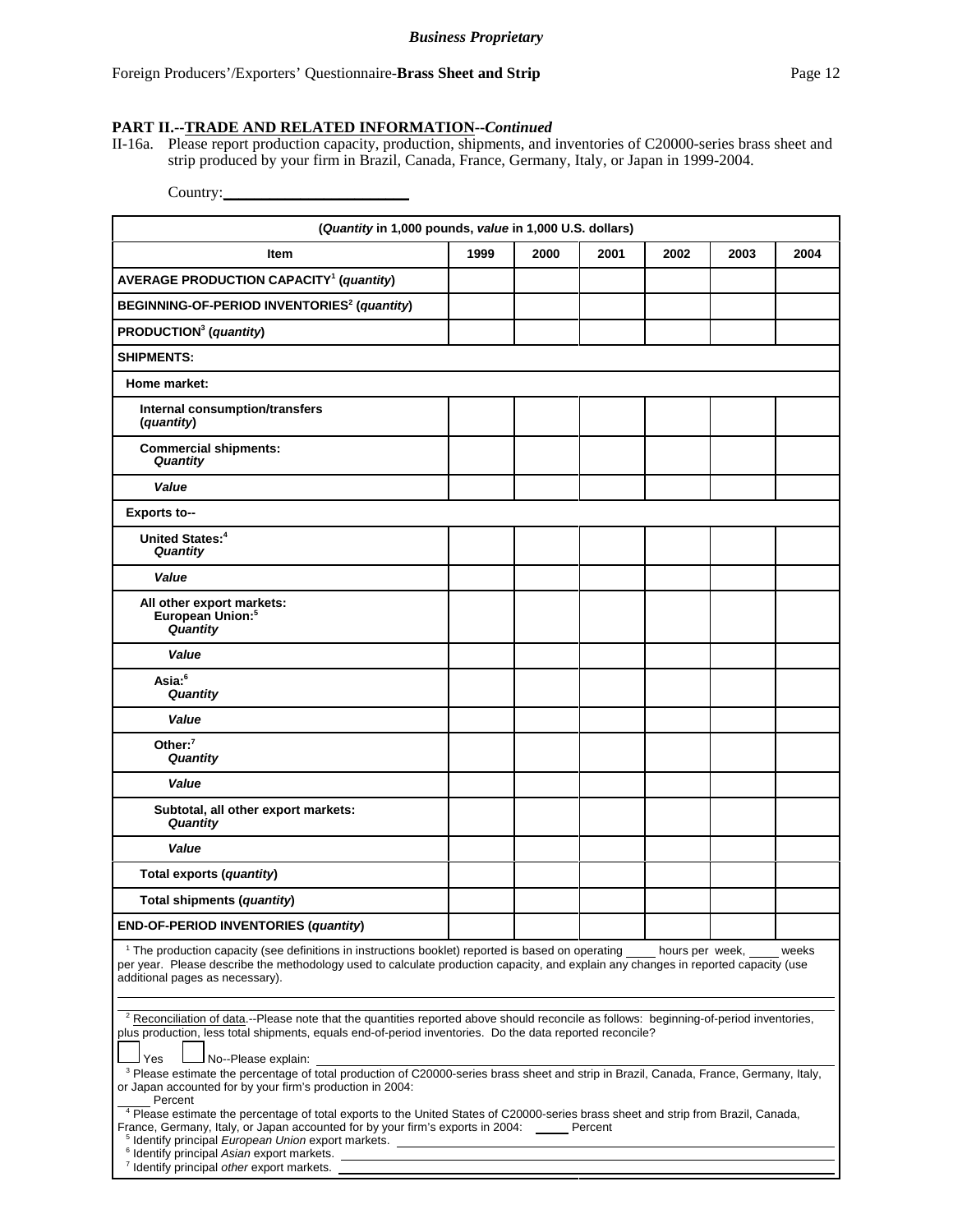II-16b. Please report production capacity, production, shipments, and inventories of C20000-series brass sheet and strip produced by your firm in Brazil, Canada, France, Germany, Italy, or Japan in January-September 2004 and January-September 2005.

Country:\_\_\_\_\_\_\_\_\_\_\_\_\_\_\_\_\_\_\_

| (Quantity in 1,000 pounds, value in 1,000 U.S. dollars)          |                        |                        |
|------------------------------------------------------------------|------------------------|------------------------|
| <b>Item</b>                                                      | January-September 2004 | January-September 2005 |
| <b>AVERAGE PRODUCTION CAPACITY (quantity)</b>                    |                        |                        |
| <b>BEGINNING-OF-PERIOD INVENTORIES<sup>1</sup></b><br>(quantity) |                        |                        |
| <b>PRODUCTION</b> (quantity)                                     |                        |                        |
| <b>SHIPMENTS:</b>                                                |                        |                        |
| Home market:                                                     |                        |                        |
| Internal consumption/transfers<br>(quantity)                     |                        |                        |
| <b>Commercial shipments:</b><br>Quantity                         |                        |                        |
| Value                                                            |                        |                        |
| <b>Exports to--</b>                                              |                        |                        |
| <b>United States:</b><br>Quantity                                |                        |                        |
| Value                                                            |                        |                        |
| All other export markets:<br><b>European Union:</b><br>Quantity  |                        |                        |
| Value                                                            |                        |                        |
| Asia:<br>Quantity                                                |                        |                        |
| Value                                                            |                        |                        |
| Other:<br>Quantity                                               |                        |                        |
| Value                                                            |                        |                        |
| Subtotal, all other export markets:<br>Quantity                  |                        |                        |
| Value                                                            |                        |                        |
| Total exports (quantity)                                         |                        |                        |
| Total shipments (quantity)                                       |                        |                        |
| <b>END-OF-PERIOD INVENTORIES (quantity)</b>                      |                        |                        |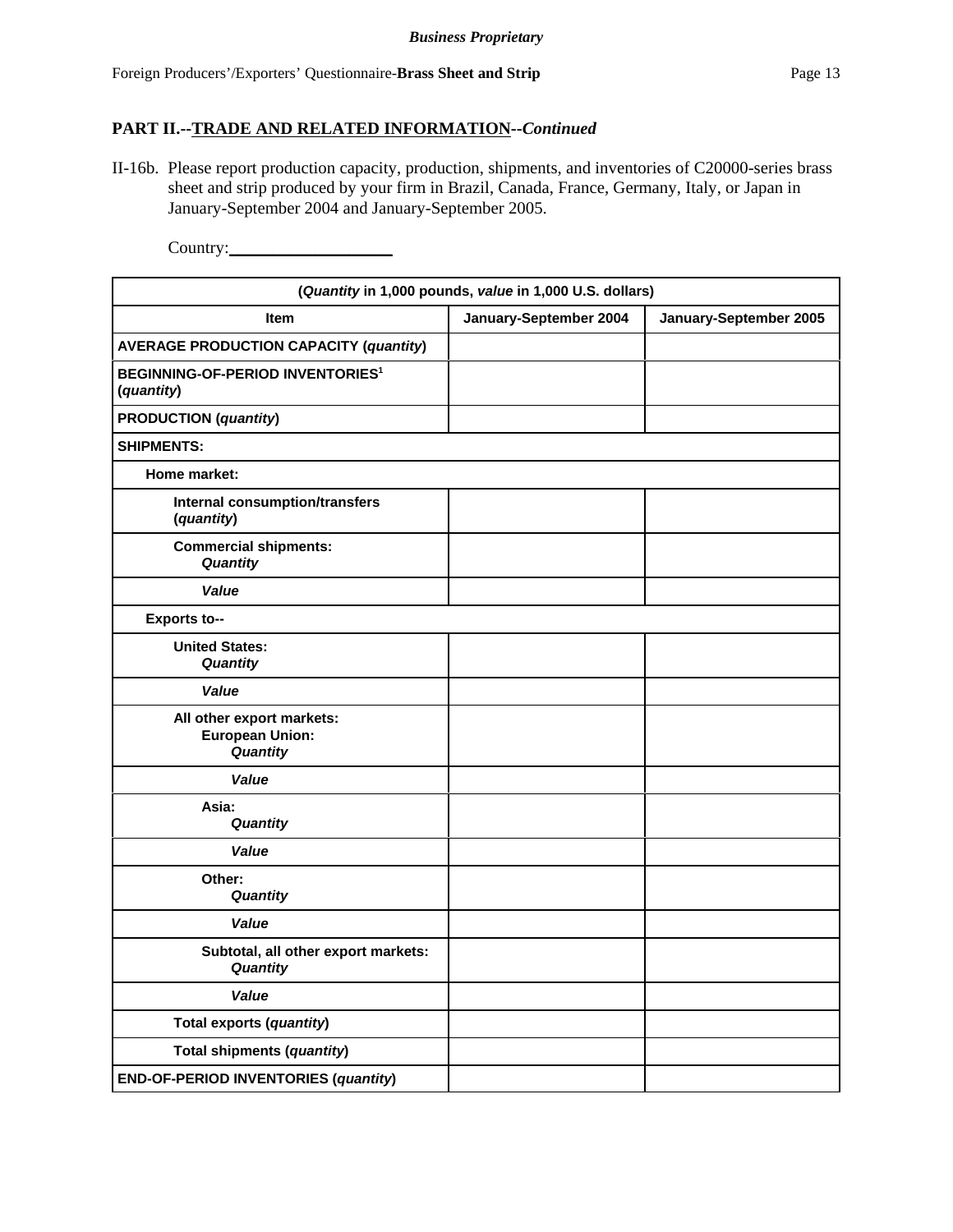## **PART III.--MARKET FACTORS**

III-1. Approximately what share of your firm's sales of C20000-series brass sheet and strip to U.S. customers in 2004 were on a (1) long-term contract basis (multiple deliveries for more than 12 months), (2) short-term contract basis (multiple deliveries up to 12 months), and (3) spot sales basis (for a single delivery)?

| <b>Type of sale</b>  | Share of sales (percent) |
|----------------------|--------------------------|
| Long-term contracts  |                          |
| Short-term contracts |                          |
| Spot sales           |                          |

- III-2. If you sell on a long-term contract basis, please answer the following questions with respect to provisions of a typical long-term contract.
	- (a) What is the average duration of a contract?
	- (b) Can prices be renegotiated during the contract period?
	- (c) Does the contract fix quantity, price, or both?
	- (d) Does the contract have a meet or release provision?
- III-3. If you sell on a short-term contract basis, please answer the following questions with respect to provisions of a typical short-term contract.
	- (a) What is the average duration of a contract?
	- (b) Can prices be renegotiated during the contract period?
	- (c) Does the contract fix quantity, price, or both?
	- (d) Does the contract have a meet or release provision?
- III-4. What is the average lead time between a U.S. customer's order and the date of delivery for your firm's sales of C20000-series brass sheet and strip?

| <b>Source</b>     | <b>Share of 2004 sales</b> | <b>Lead time</b> |
|-------------------|----------------------------|------------------|
| From inventory    |                            |                  |
| Produced to order |                            |                  |
| <b>Total</b>      | 100%                       |                  |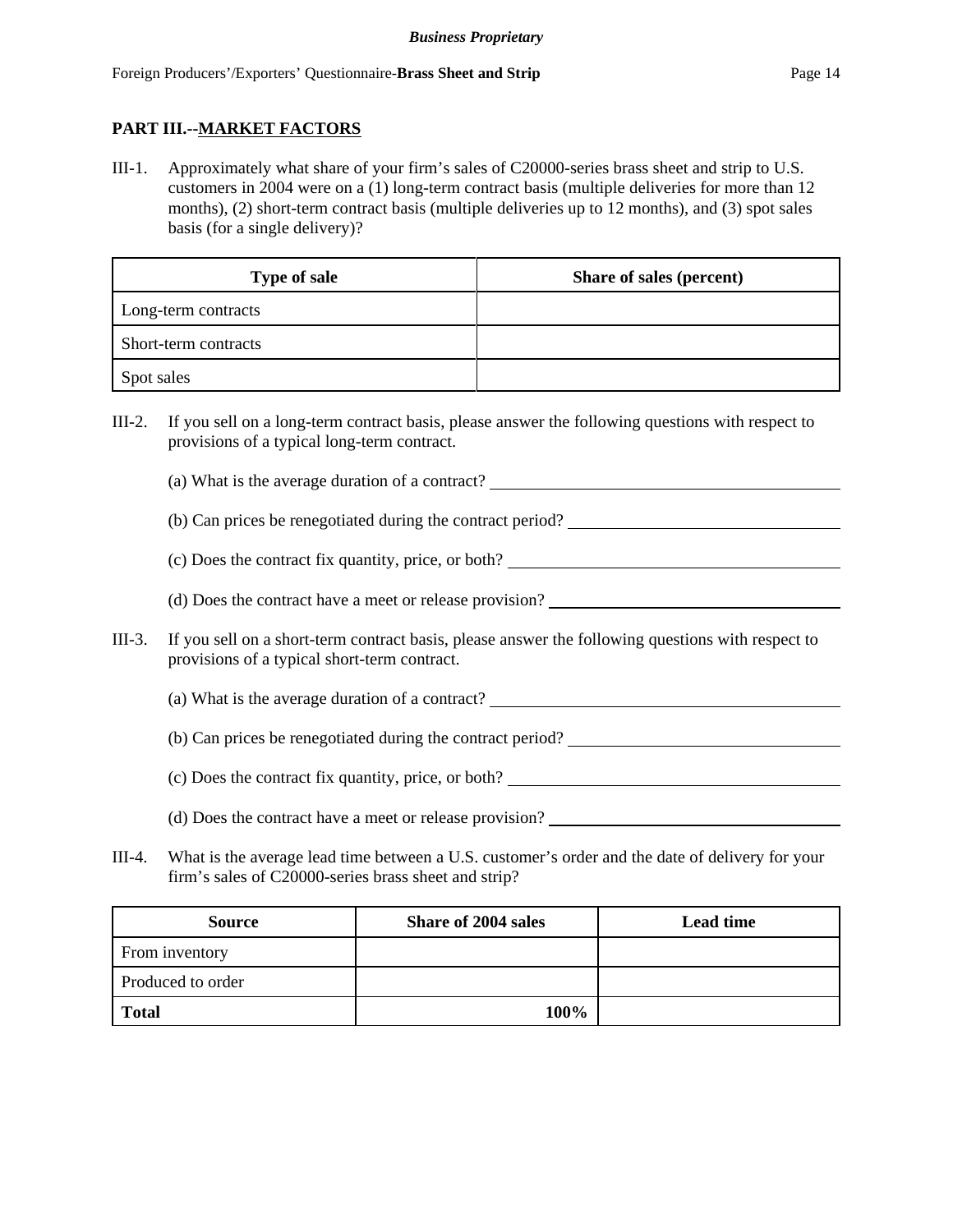## **PART III.--MARKET FACTORS–***Continued*

- III-5. To what extent have changes in the prices of raw materials affected your firm's selling prices for C20000-series brass sheet and strip during January 1999-September 2005? Also discuss any anticipated changes in your raw material costs in the future, identifying the time period(s) involved and the factor(s) that you believe would be responsible for such changes. Provide any underlying assumptions, along with relevant portions of business plans or other supporting documentation, that address this issue. III-6. Have any changes occurred in any other factors affecting supply (e.g., changes in availability or prices of energy or labor; transportation conditions; production capacity and/or methods of production; technology; export markets; or alternative production opportunities) that affected the availability of Brazilian, Canadian, French, German, Italian, or Japanese-produced C20000-series brass sheet and strip in the U.S. market since 1999?  $\Box$  No  $\Box$  Yes--Please note the time period(s) of any such changes, the factors(s) involved, and the impact such changes had on your shipment volumes and prices. III-7. (a) Do you anticipate any changes in terms of the availability of Brazilian, Canadian, French, German, Italian, or Japanese-produced C20000-series brass sheet and strip in the U.S. market in the future?  $\Box$  Increase  $\Box$  No Change  $\Box$  Decrease (b) If you anticipate changes in supply, please identify the changes including the time period and the impact of such changes on shipment volumes and prices. Provide any underlying assumptions, along with relevant portions of business plans or other supporting documentation, that address this issue. III-8. Describe how easily your firm can shift its sales of C20000-series brass sheet and strip between the U.S. market and alternative country markets. In your discussion, please describe any
	- contracts, other sales arrangements, or other constraints (including any third-country trade barriers such as tariffs, quotas, or other non-tariff barriers) that would prevent or retard your firm from shifting C20000-series brass sheet and strip between the U.S. and alternative country markets within a 12-month period. Provide any underlying assumptions, along with relevant portions of business plans or other supporting documentation, that address this issue.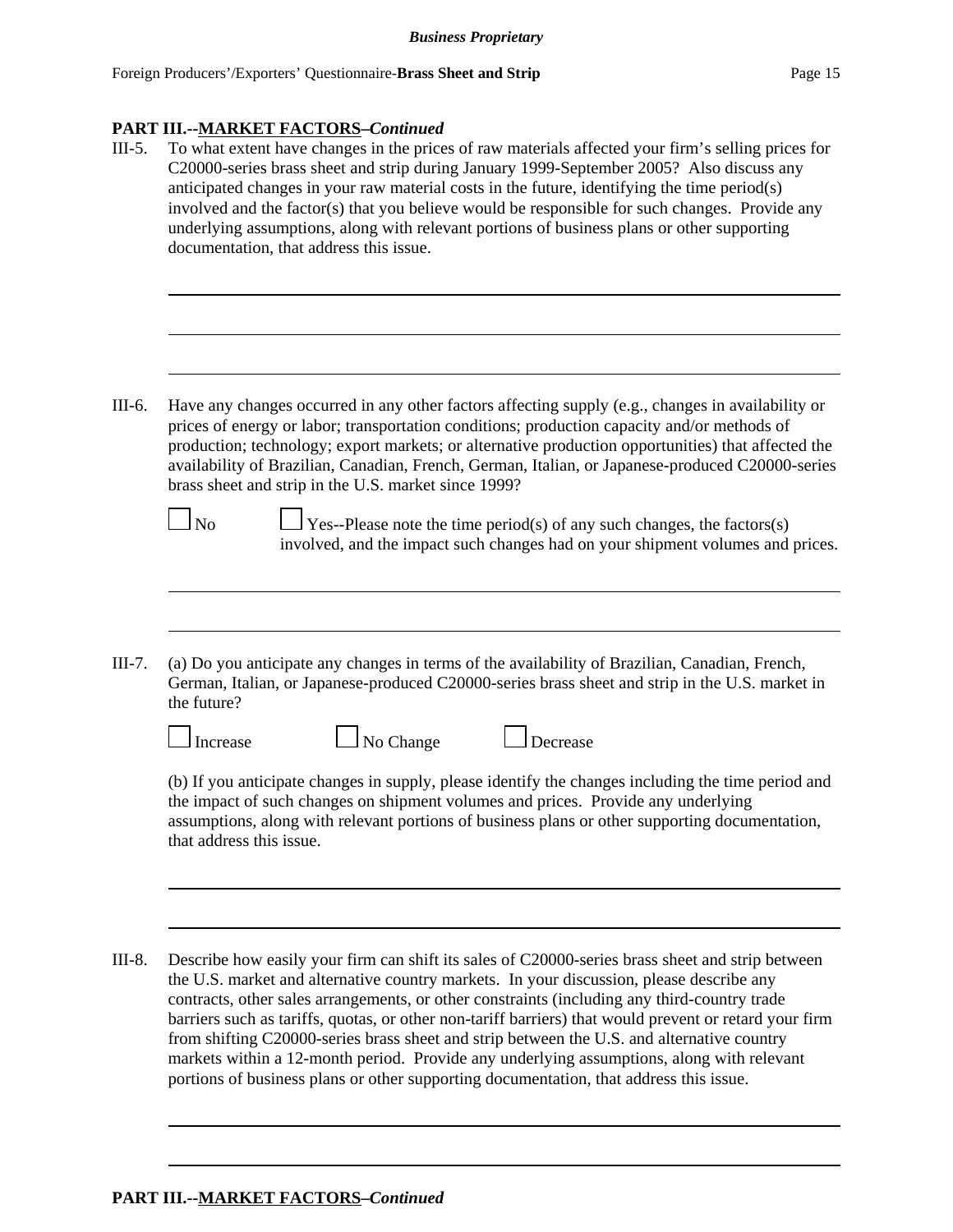III-9. Is the product range, product mix, or marketing of C20000-series brass sheet and strip in your home market significantly different from the product range, product mix, or marketing of C20000-series brass sheet and strip for export to the United States or to third-country markets? Have there been any significant changes in the product range, product mix, or marketing of C20000-series brass sheet and strip in your home market, for export to the United States, or for export to third-country markets since 1999?

 $\Box$  No  $\Box$  Yes--Please describe and quantify if possible.

III-10. Please discuss any anticipated changes in terms of the product range, product mix, or marketing of C20000-series brass sheet and strip in your home market, for export to the United States, or for export to third-country markets in the future, identifying the time period(s) involved and the factor(s) that you believe would be responsible for such changes. Provide any underlying assumptions, along with relevant portions of business plans or other supporting documentation, that address this issue.

III-11. (a) Please list in order of importance any products that may be substituted for C20000-series brass sheet and strip.

 $(1)$  (2) (3)

(b) For each possible substitute product, please give examples of applications and end uses for which they are substitutes.

(c) Have changes in the prices of these products affected the price for C20000-series brass sheet and strip?

 $\Box$  No  $\Box$  Yes–To what degree do changes in their prices affect the price for brass sheet and strip? Does this effect have a time lag? If so, how long is the time lag for each substitute product? Does this vary by type of brass sheet and strip or final end use?

## **PART III.--MARKET FACTORS–***Continued*

III-12. Have there been any changes in the number or types of products that can be substituted for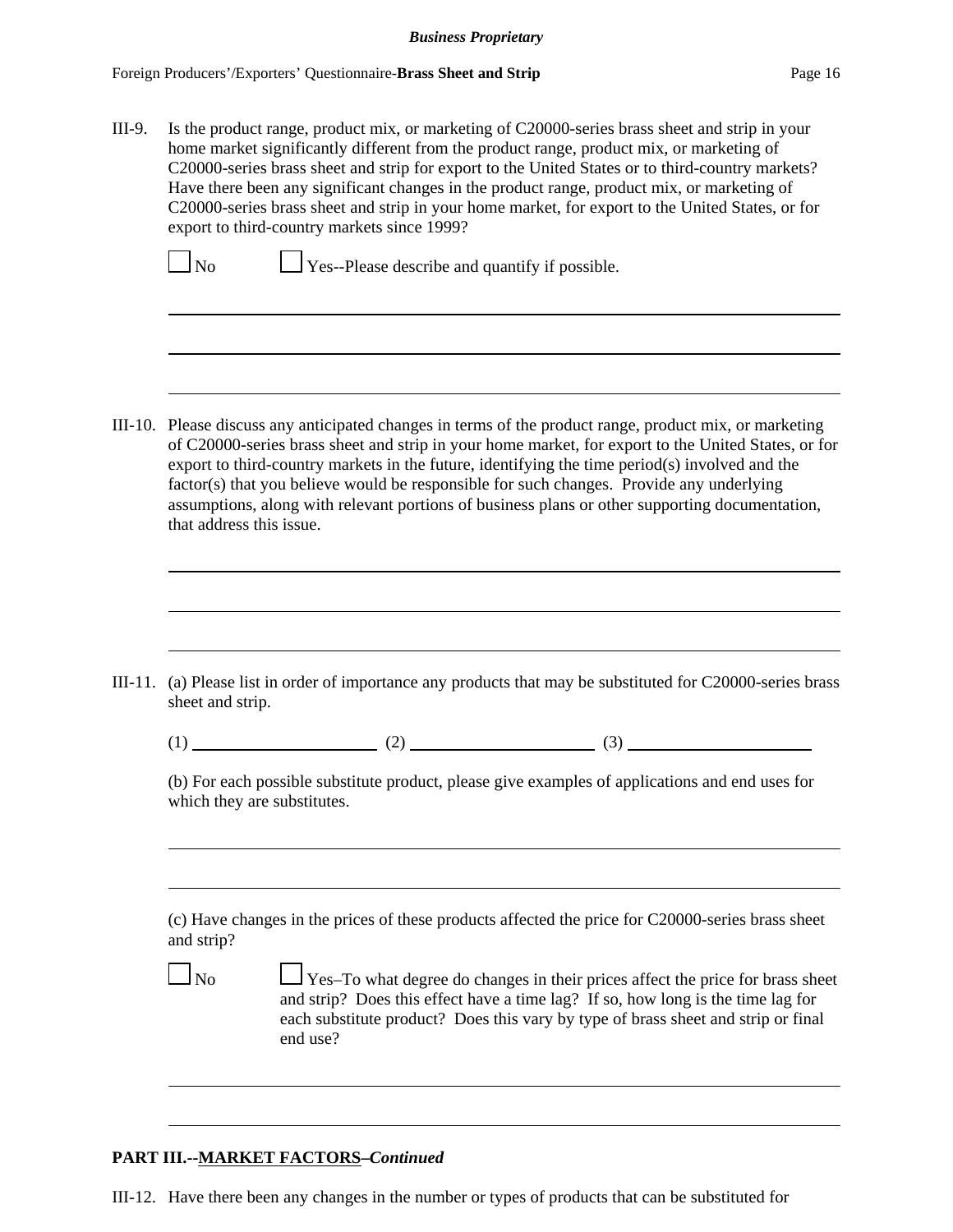| C20000-series brass sheet and strip since 1999?<br>$\overline{\phantom{a}}$ No                                                                                                                                                                                                          |
|-----------------------------------------------------------------------------------------------------------------------------------------------------------------------------------------------------------------------------------------------------------------------------------------|
| Yes--Please explain.                                                                                                                                                                                                                                                                    |
|                                                                                                                                                                                                                                                                                         |
| III-13. Do you anticipate any changes in terms of the substitutability of other products for C20000-series<br>brass sheet and strip in the future?                                                                                                                                      |
| $\overline{N}_{\Omega}$<br>Yes--Please describe. Provide any underlying assumptions, along with<br>relevant portions of business plans or other supporting documentation, that<br>address this issue.                                                                                   |
|                                                                                                                                                                                                                                                                                         |
| III-14. Is the C20000-series brass sheet and strip produced by your firm and sold in its home market<br>interchangeable (i.e., can be used in the same applications) with your firm's C20000-series brass<br>sheet and strip sold to the United States and/or to third-country markets? |
| $1$ Yes<br>No--Identify the market(s) and any differences in the products.                                                                                                                                                                                                              |
|                                                                                                                                                                                                                                                                                         |
| III-15. Describe the end uses of the C20000-series brass sheet and strip that you manufacture and sell to<br>your home market. If these end uses differ from those of the C20000-series brass sheet and strip<br>you sell to the U.S. market or to third-country markets, explain.      |
|                                                                                                                                                                                                                                                                                         |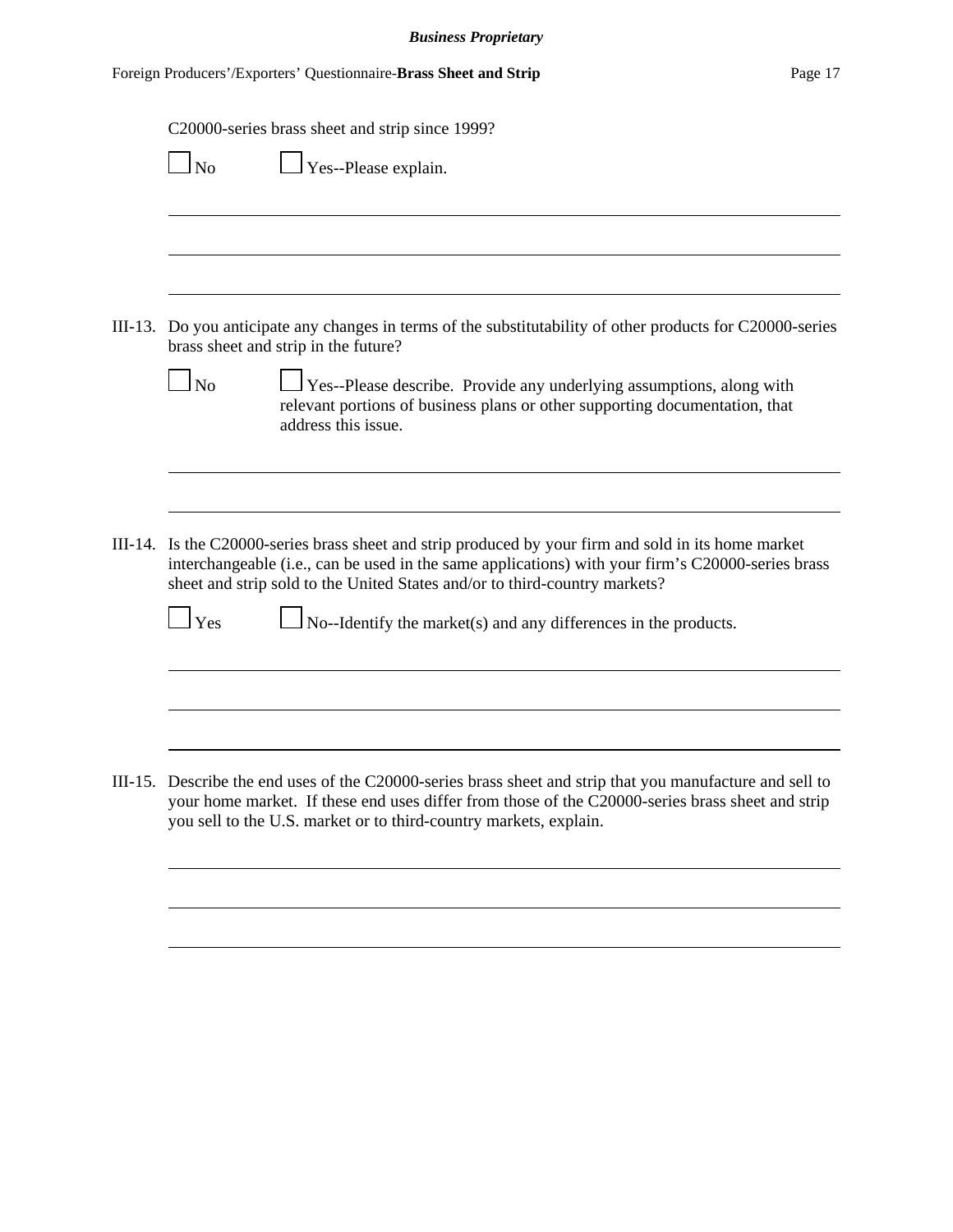# **PART III.--MARKET FACTORS–***Continued*

|         | III-16. Have there been any changes in the end uses of C20000-series brass sheet and strip since 1999?                                                                                                                            |
|---------|-----------------------------------------------------------------------------------------------------------------------------------------------------------------------------------------------------------------------------------|
|         | Yes--Please describe.<br>N <sub>o</sub>                                                                                                                                                                                           |
|         |                                                                                                                                                                                                                                   |
| III-17. | Do you anticipate any changes in terms of the end uses of C20000-series brass sheet and strip in<br>the future?                                                                                                                   |
|         | No<br>Yes--Please describe and identify the time period. Provide any<br>underlying assumptions, along with relevant portions of business plans or other<br>supporting documentation, that address this issue.                     |
|         |                                                                                                                                                                                                                                   |
|         | III-18. How has demand within your home market and the United States (and outside the United States,<br>if known) for C20000-series brass sheet and strip changed since 1999?                                                     |
|         | Unchanged<br>Increased<br>Decreased                                                                                                                                                                                               |
|         | Other (describe)                                                                                                                                                                                                                  |
|         | What were the principal factors affecting changes in demand?                                                                                                                                                                      |
|         |                                                                                                                                                                                                                                   |
|         | III-19. Do you anticipate any future changes in C20000-series brass sheet and strip demand in your<br>home market and the United States and, if known, the rest of the world?                                                     |
|         | $\Box$<br>$\ln$<br><b>Yes--Please describe and identify the time period. Provide any</b><br>underlying assumptions, along with relevant portions of business plans or other<br>supporting documentation, that address this issue. |
|         |                                                                                                                                                                                                                                   |
|         |                                                                                                                                                                                                                                   |
|         |                                                                                                                                                                                                                                   |